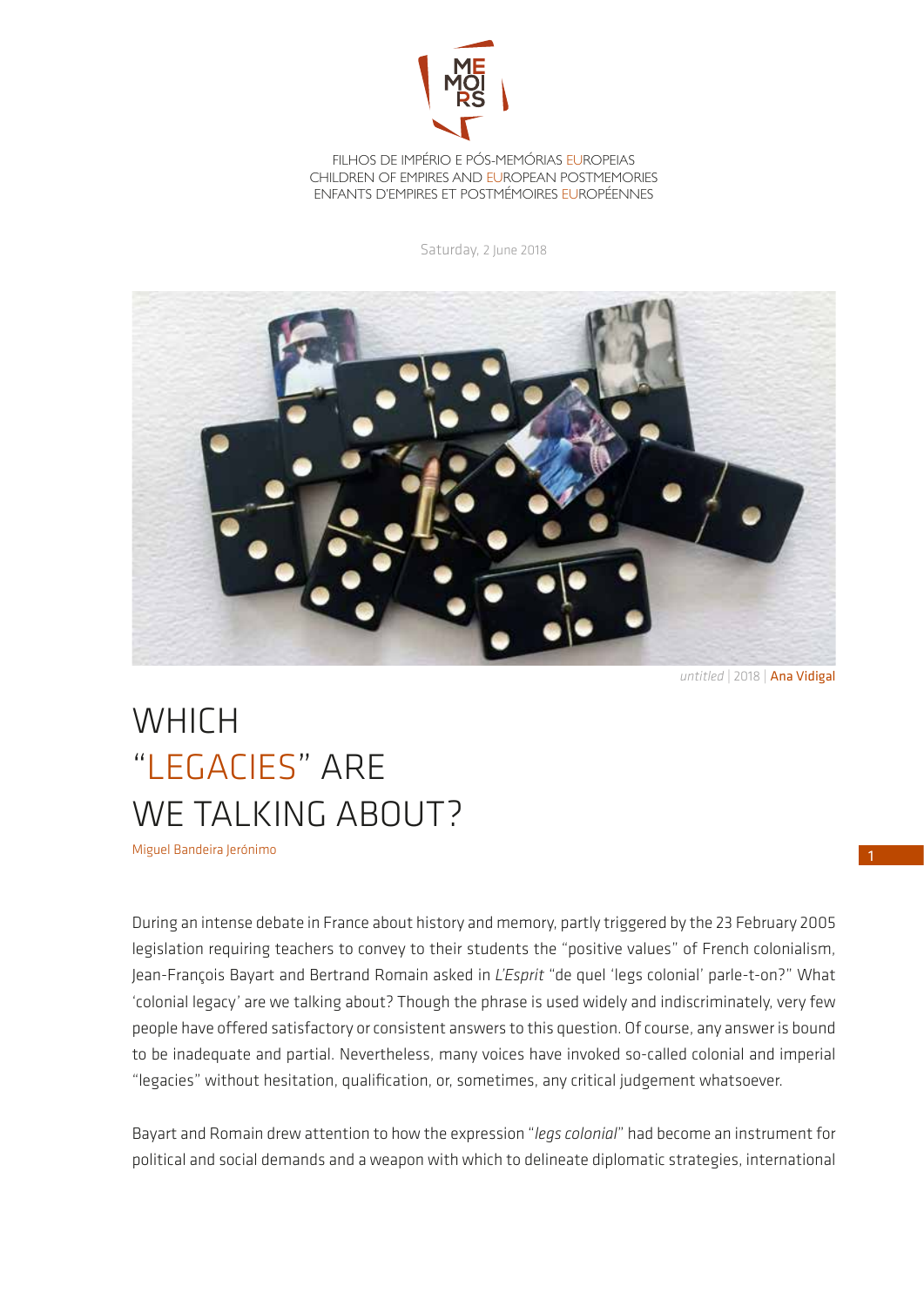

relations and domestic politics, anchored in specific political, ideological and sociocultural positions. The phrase works to justify *present-day* struggles in the old metropoles, in the former colonial territories and even in international fora. As a weapon, it instrumentalises history and is thrown around, inside and outside academia, with little concern for rigour and detail.

The authors sought instead to bring forward several important avenues of investigation that might productively reorientate the ongoing discussions. The latter should begin by recognising the multiplicity of conceptual, methodological, epistemological and analytical problems associated with the idea of "legacy." It should start, too, by recognizing the diversity of objects and geographies that must be interrogated in order to enable robust (albeit partial) answers to the question posed. Such reflections are necessary for a historically situated understanding of the origins of colonialism and of current regimes of gendered, raced, economic and cultural inequality.

Yet it would be useful to pose a prior question, which often also remains unanswered, at least in rigorous and empirical terms. Which colonial or imperial history are we talking about? What do we know about this past, whether distant or recent? What do we really know about such fundamental questions as occupational or income structures in former colonial societies, or patterns of consumption, degrees of literacy, cultural practices, ideological possibilities, levels of political education and participation, or citizenship and land policies, in the city, countryside or in between?

Furthermore: what do we know about decolonisation itself, a process that was much broader and more complex than a mere "transfer of power"? Or about the early years of independence, about the possibilities and constraints of that moment, about the chasms that opened up between political imagination and ideological compromise and what was indeed possible, given existing historical circumstances? Or about how these problems were complicated by persistent material and symbolic violence and scarcity of resources? In the case of the former Portuguese colonies, we know very little.

Any attempt to understand the contemporary manifestations – implicit or explicit – of imperial and colonial histories requires a modicum of understanding about these questions. It requires that we formulate a response, however provisional, to the question "what colonial and imperial histories are we talking about?"

Without a robust grasp on the historical trajectories of colonialism and decolonisation, how can we reflect on the influence of colonial and imperial pasts on contemporary forms of creativity and cultural